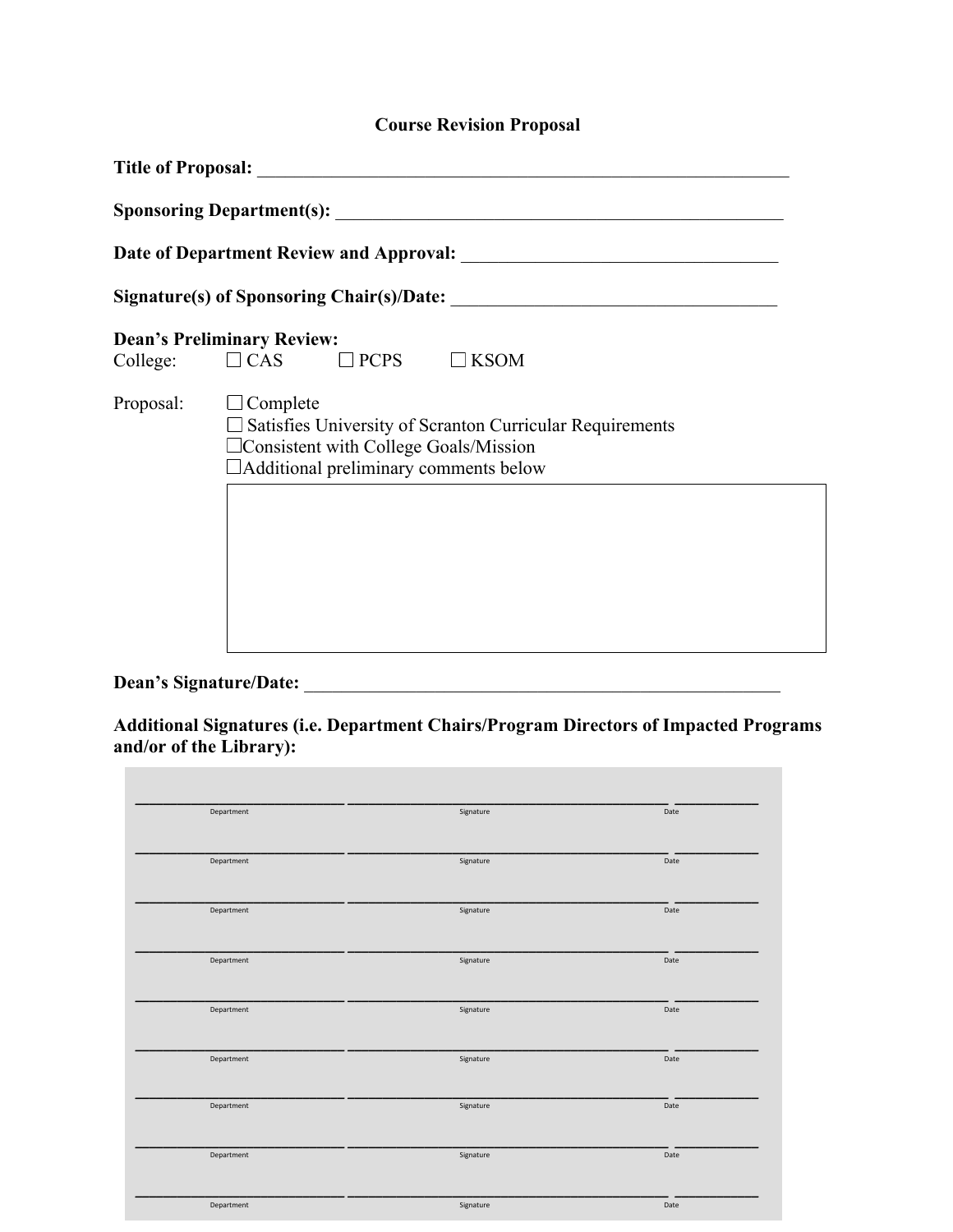#### Course Title:

*\* 26 character limit includes spaces, special characters and attributes in parentheses.* 

## **Course Number**: \_\_\_\_\_\_\_\_\_\_\_\_\_\_\_\_

# **Type of Course Revision (please check all that apply)**:

- $\Box$  Course Title
- $\square$  Course Number
- □ Pre-Requisite, Co-Requisite, or Concurrent Course
- $\Box$  Catalog Description
- $\Box$  Number of credits
- $\Box$  Course Content
- □ Student Learning Outcomes
- □ Other

### **Explanation of the Nature of Revision**:

#### **Rationale for Revision**: